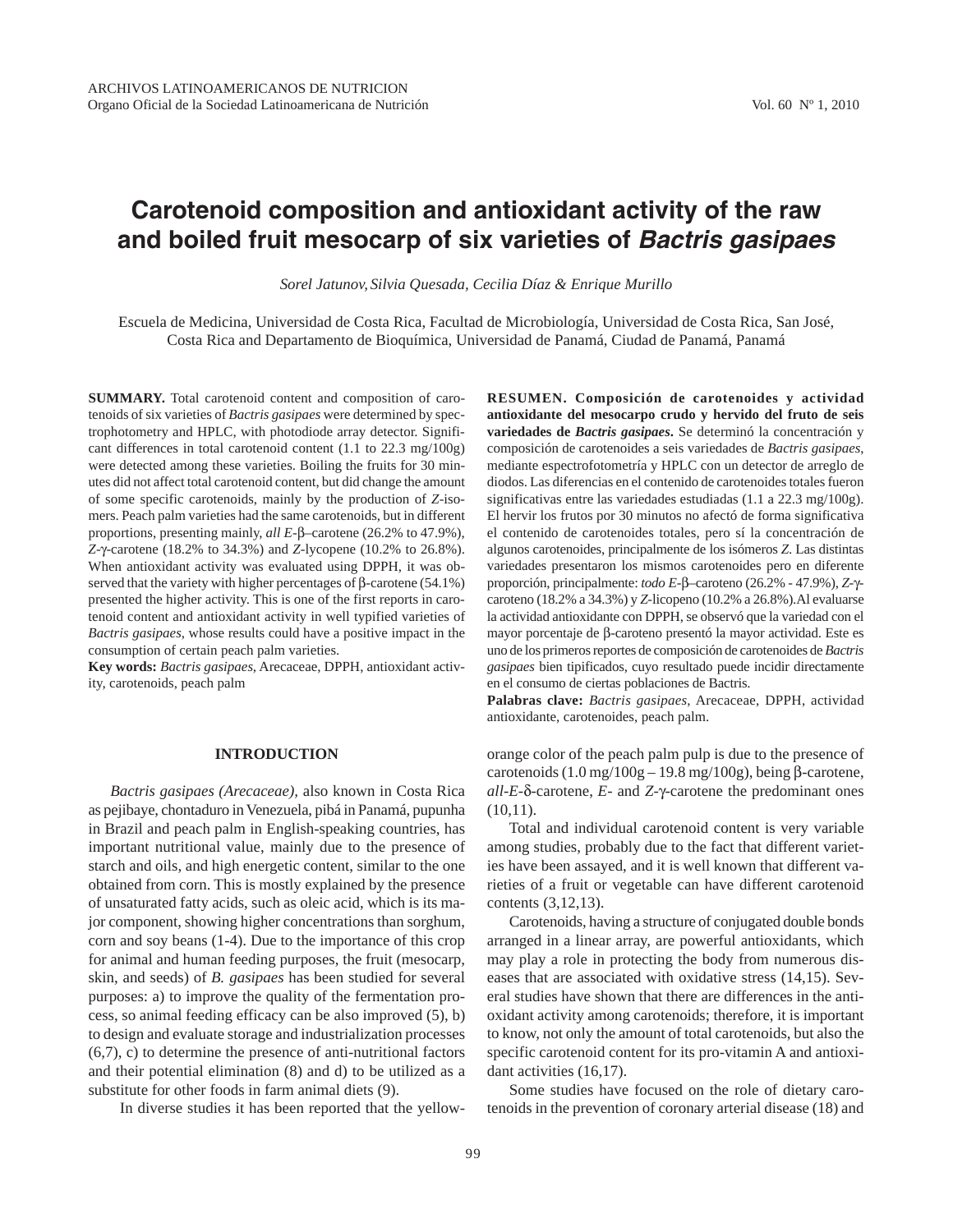some types of cancer (19). In the case of prostate cancer, dietary carotenoids, such as lycopene, have not been only linked to a lower occurrence of this type of carcinoma, but also have been shown to have some therapeutic potential (20). The preventive effect has been partially associated with their ability to scavenge free radicals (antioxidant activity), which are generated during aerobic metabolism and whose presence is also characteristic of some diseases (15). This is supported by studies that showed an increase of carotenoids in lipoproteins (21) and an increase in plasma antioxidant capacity and lower levels of biomarkers of oxidation stress after consumption of carotenoid rich Regarding the bioavailability of these micronutrients in the cooked fruit, an interesting study using Vitamin Adeficient rats, showed that feeding these animals with diets supplemented with peach palm, increased the levels of Vitamin A in the liver to values compared to supplementing directly with the vitamin (23). Considering that diverse studies have shown that *Bactris gasipaes* has a high carotenoid content, but there are no reports about the differences in the composition of carotenoids among their varieties and given that Costa Rica has an experimental station that grows well typified varieties, we decided to study the carotenoid composition of different varieties, their possible relationship with its antioxidant activity, and also compare the effect of boiling on these parameters. This will allow us to select the varieties with the best nutritional properties to improve the diet in the population and the quality of products made from this crop such as the flour used for pastry making.

## **MATERIALS AND METHODS**

## **Plant material**

Peach palm fruits were collected in the month of September in Los Diamantes Experimental Station, Germplasm Bank of the Universidad de Costa Rica (Guápiles, 10.2 °N, 83.8° W, Costa Rica) with the help of Dr. J. Mora-Urpí and Eng. Carlos Arroyo. The varieties collected were: Darién, Brasil, Bolivia, Guatuso, Colombia and Costa Rica.

All the analyses were carried out in duplicate, both the raw and boiled fruits (30 min in boiled water).

#### **Extraction and determination of total carotenoids**

Carotenoids were extracted essentially using the procedures established by Schiedt and Liaaen-Jensen (24). Ten fruits of *B. gasipaes* from each population, both raw and boiled, were peeled and cut into small pieces, and then homogenized in a food processor. The carotenoids of ten grams of the homogenate were extracted several times with acetone until no color was obtained and passed through a mixture of ether: n-hexane (1:1). A sample of this solution was dried out under an atmosphere of nitrogen, dissolved in n-hexane and the absorbance

was read at 450 nm. The concentration of total carotenoids was expressed as mg carotenoids/100g of peach palm mesocarp.

#### **Saponification**

The lipid carotenoid-rich extract was dissolved in 50 mL of ether and 50 mL of alcoholic 5% KOH solution (aqueous KOH diluted 1:9 with ethanol). The solution was saturated with  $N_2$  and the container was closed and left overnight to allow hydrolysis to occur. The mixture was then transferred to a separation funnel, adding 25 mL of ether:hexane (1:1) and 50 mL of distilled water. KOH was eliminated by successive washings with a solution of 8% NaCl. The organic extract was dried out under a N<sub>2</sub> atmosphere and dissolved in the mobile phase for HPLC.

## **Separation and quantification of carotenoids by HPLC**

The analysis was carried out in an Agilent 1050 HPLC, equipped with diode array detector, quaternary pumps (model HP 1050) and an auto-sampler. UV-visible spectra were obtained between 200 and 600 nm and chromatograms were processed at 450 nm. For all of the samples, carotenoid separation was carried out on two serial  $C_{18}$  columns: a 4.6 x 150mm and 5 μm particle size LC18 Supelco and a 4.6 x 250mm and 5 μm particle size Vydac 201TP54, using as mobile phase a mixture of acetonitrile: dichloromethane: methanol (82:13:5 v/v) in a isocratic system. The flow rate was 1.5 mL/min and the column temperature was set at 25°C. Identification of carotenoids was made by comparing pure standards prepared in our laboratory from the pulp of red *Bactris gasipaes* (25-27).

## **Determination of the antioxidant activity**

Antioxidant activity was evaluated measuring the scavenging activity of *B. gasipaes* saponified extracts on 2,2 diphenyl 1-picrylhydrazil (DPPH). Two mL of several extract dilutions (5-50 μg carotenoids/mL) were combined with 1 mL of DPPH (0.25 mM in methanol). The absorbance of the samples and control  $(2 \text{ mL methanol} + 1 \text{ mL DPPH})$  were recorded after 2 hr in the dark, at room temperature, at 517 nm. The absorbance was plotted against the extract concentration, and a linear regression was established in order to calculate the IC<sub>50</sub> (μg of carotenoids/mL), necessary to decrease the absorbance of DPPH by 50 % (28). The value of IC<sub>50</sub> is inversely proportional to the antioxidant activity.

#### **Statistical analysis**

Statistical analysis was undertaken using ANOVA and Tukey's test. *A p* value  $\leq 0.05$  was accepted as statistically significant.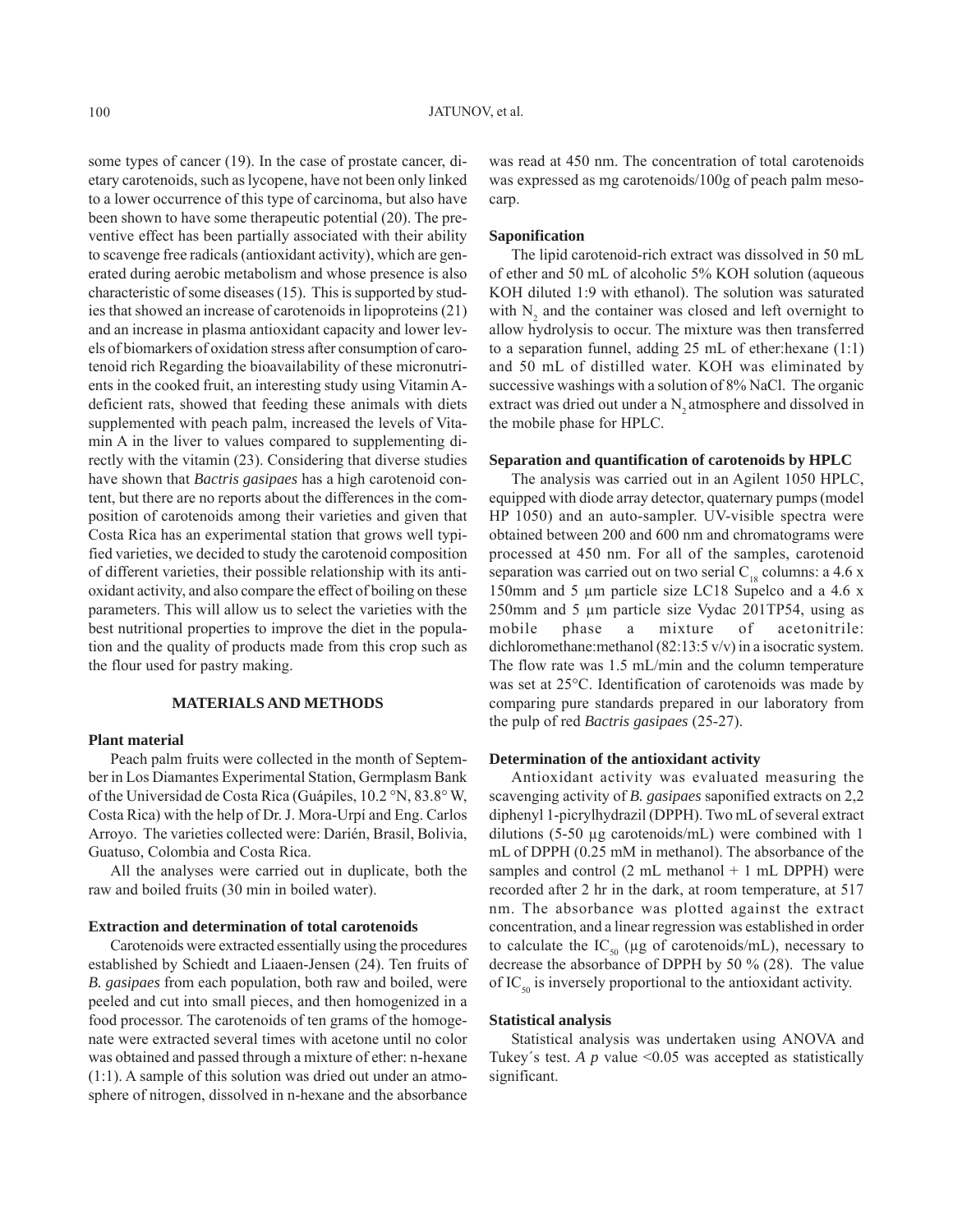## **RESULTS**

Total carotenoid content Total carotenoid concentration of six varieties of *B. gasipaes* is presented in Table 1. In each variety, there were no statistically significant differences between the total content of carotenoids in boiled and raw mesocarps. However there were significant differences in carotenoids concentration among the different *B. gasipaes* varieties.

# **Carotenoid composition**

HPLC chromatogram that illustrates the separation of the mesocarp of raw peach palm is presented in Figure 1. After verifying the purity of the carotenoids with the DAD detector, we found in the pulp: *Z-* and *E-*β*-*carotene, α *-*carotene, *Z*and *E-*γ-carotene, *Z-* and *E-*lycopene and xantophylls.

The concentration of specific carotenoids of the raw and boiled mesocarps of six varieties of peach palm is shown in Tables 2 and 3, respectively. In both tables, Bolivia and Darién have the highest amount of all carotenoids; meanwhile Guatuso has the lowest amount of all the carotenoids. In Table 3, it is observed that the proportion of *Z* β-carotene is higher for all the varieties compared with Table 2.

TABLE 1 Total carotenoids obtained from the mesocarp of six varieties of *Bactris gasipaes*

| Variety        | Fruit color  | mg carotenoids/100g of mesocarp |                              |  |  |  |
|----------------|--------------|---------------------------------|------------------------------|--|--|--|
|                |              | raw                             | boiled                       |  |  |  |
|                |              |                                 |                              |  |  |  |
| <b>Bolivia</b> | red          | $22.3 \pm 0.6^{\circ}$          | $19.4 \pm 1.4^{\circ}$       |  |  |  |
| Darién         | red          | $19.3 \pm 1.9^{\circ}$          | 21. $1 \pm 0.1^{\circ}$      |  |  |  |
| <b>Brasil</b>  | red          | $6.4 \pm 0.3^b$                 | $6.8 \pm 0.23^b$             |  |  |  |
| Costa Rica     | red          | $5.8 \pm 0.1^{\circ}$           | $5.2 \pm 0.01^{\rm b}$       |  |  |  |
| Colombia       | light orange | $3.6 \pm 0.05$ <sup>bc</sup>    | $4.1 \pm 0.08$ <sup>bc</sup> |  |  |  |
| Guatuso        | light yellow | $1.1 \pm 0.02$ <sup>c</sup>     | $1.3 \pm 0.07$ <sup>c</sup>  |  |  |  |

Each value is presented as mean  $\pm$  SE. The experiments were performed in duplicate. Means in columns and rows followed by different letters differed significantly (*p* < 0.05).

## FIGURE 1

HPLC chromatogram of the saponified extract from the sample of raw mesocarps of the Brasil population.

1. *Z-*β-carotene, 2. E-β-carotene 3. α-carotene, 4. Z-γ-carotene, 5. E-γ-carotene, 6. Z-γ-carotene,

7. *E-*lycopene, 8. *Z-*lycopene, 9. Xantophylls



## **Radical scavenging activity**

DPPH radical scavenging activity of the carotenoid-rich extracts obtained from raw and boiled mesocarps of the six *Bactris gasipaes* varieties is shown in Table 4. All extracts were adjusted to the same concentration of total carotenoids,

the scavenging activity was expressed in μg of carotenoids / mL; it was observed that, even though Guatuso had the lowest total carotenoid content, it showed the highest antioxidant activity in both raw and boiling mesocarp.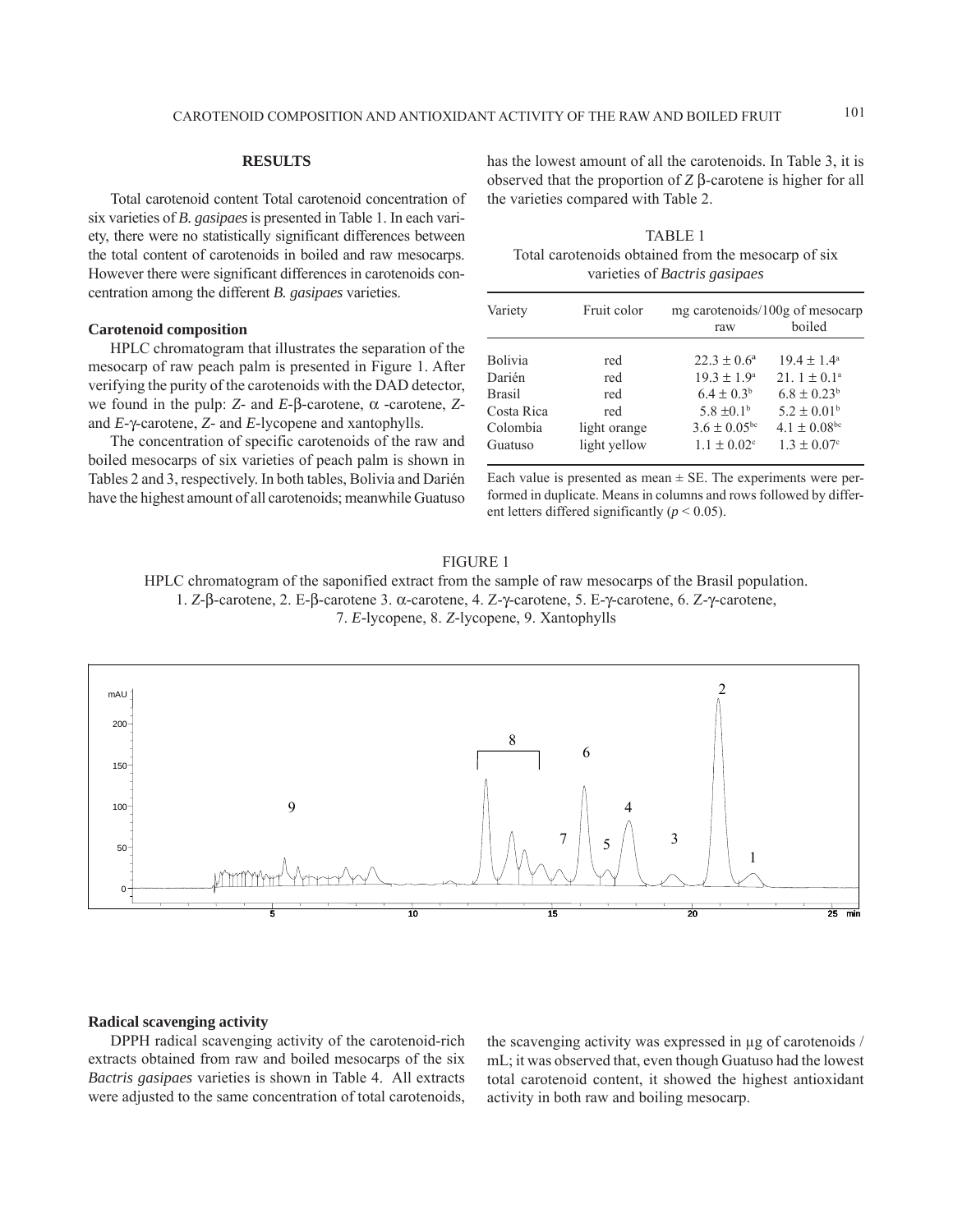## 102 JATUNOV, et al.

| Variety       |       | $Z$ -β-carotene $E$ -β-carotene | $\alpha$ -carotene | $E$ - $\gamma$ -carotene | $Z$ γ-carotene | $E$ -lycopene | Z-lycopene | Xanthophylls |
|---------------|-------|---------------------------------|--------------------|--------------------------|----------------|---------------|------------|--------------|
| Bolivia       | 1.34  | 8.54                            | 0.7                | ND                       | 9.56           | 0.39          | 5.22       | 2.07         |
|               | (4.8) | (30.6)                          | (2.6)              |                          | (34.3)         | (1.4)         | (18.7)     | (7.4)        |
| Darién        | 0.58  | 5.14                            | 0.50               | 1.05                     | 5.35           | 0.59          | 5.15       | 0.85         |
|               | (3.0) | (26.8)                          | (2.6)              | (5.0)                    | (27.8)         | (3.1)         | (26.8)     | (4.4)        |
| <b>Brasil</b> | 0.19  | 1.72                            | 0.19               | 0.14                     | 1.55           | 0.17          | 1.60       | 1.02         |
|               | (2.9) | (26.2)                          | (2.9)              | (2.2)                    | (23.6)         | (2.5)         | (24.3)     | (15.5)       |
| Costa Rica    | 0.21  | 1.93                            | 0.29               | 0.24                     | 2.00           | 0.14          | 1.32       | 0.35         |
|               | (3.3) | (29.8)                          | (4.5)              | (3.7)                    | (30.9)         | (2.1)         | (20.3)     | (5.4)        |
| Colombia      | 0.34  | 1.59                            | 0.12               | 0.08                     | 0.92           | ND            | 0.42       | 0.62         |
|               | (8.3) | (39.0)                          | (3.1)              | (1.9)                    | (22.5)         |               | (10.2)     | (15.2)       |
| Guatuso       | 0.07  | 0.51                            | 0.03               | 0.04                     | 0.19           | ND            | 0.13       | 0.10         |
|               | (6.2) | (47.9)                          | (2.5)              | (3.7)                    | (18.2)         |               | (12.1)     | (9.4)        |

TABLE 2 Composition of identified carotenoids from raw mesocarp of six *Bactris gasipaes* varieties *(*mg/ 100g of pulp)

The value in parentheses corresponds to the percentage of the carotenoid in relation to total carotenoids. ND: < 0.005mg/100g.

TABLE 3 Composition of identified carotenoids from boiled mesocarp of six *Bactris gasipaes* varieties (mg/ 100g of pulp)

| Variety        |                | $Z-\beta$ -carotene $E-\beta$ -carotene | $\alpha$ -carotene | $E$ - $\gamma$ -carotene $Z$ - $\gamma$ -carotene |                | $E$ -lycopene | Z-lycopene     | Xanthophils   |
|----------------|----------------|-----------------------------------------|--------------------|---------------------------------------------------|----------------|---------------|----------------|---------------|
| <b>Bolivia</b> | 2.27<br>(10.8) | 4.96<br>(23.6)                          | 0.68<br>(3.2)      | ND                                                | 7.24<br>(34.4) | 0.39<br>(1.9) | 3.97<br>(18.8) | 1.55<br>(7.4) |
| Darién         | 1.48           | 4.17                                    | 0.74               | 0.55                                              | 6.06           | 0.84          | 5.35           | 0.78          |
|                | (7.4)          | (20.9)                                  | (3.7)              | (2.8)                                             | (30.3)         | (4.2)         | (26.8)         | (3.9)         |
| <b>Brasil</b>  | 0.63           | 1.96                                    | 0.31               | 0.21                                              | 2.17           | 0.24          | 2.20           | 1.10          |
|                | (7.2)          | (22.2)                                  | (3.5)              | (2.4)                                             | (24.6)         | (2.7)         | (24.9)         | (12.5)        |
| Costa Rica     | 0.45           | 1.51                                    | 0.34               | 0.07                                              | 1.96           | 0.16          | 1.16           | 0.43          |
|                | (7.5)          | (24.7)                                  | (5.5)              | (1.2)                                             | (32.2)         | (2.7)         | (19.1)         | (7.1)         |
| Colombia       | 0.64           | 1.71                                    | 0.17               | 0.05                                              | 1.17           | 0.05          | 0.48           | 0.82          |
|                | (12.6)         | (33.6)                                  | (3.4)              | (0.9)                                             | (23.0)         | (0.9)         | (9.5)          | (16.1)        |
| Guatuso        | 0.13<br>(13.5) | 0.40<br>(43.1)                          | 0.03<br>(2.7)      | 0.03<br>(2.7)                                     | 0.18<br>(19.2) | ND            | 0.10<br>(10.7) | 0.08<br>(8.0) |

The value in parentheses corresponds to the percentage of the carotenoid in relation to total carotenoids. ND: < 0.005mg/100g.

## TABLE 4

DPPH radical scavenging activity of carotenoids from raw and boiled mesocarp of six *Bactris gasipaes* varieties

| Variety        | $IC_{50}$ (µg carotenoids/mL) |                              |  |  |  |
|----------------|-------------------------------|------------------------------|--|--|--|
|                | Raw                           | Boiled                       |  |  |  |
| <b>Bolívia</b> | $13.7 \pm 0.35$ <sup>a</sup>  | $24.1 \pm 0.55^{\circ}$ .    |  |  |  |
| Darién         | $16.2 \pm 0.50$ <sup>a</sup>  | $18.0 \pm 0.75$ <sup>d</sup> |  |  |  |
| <b>Brasil</b>  | $12.5 \pm 0.50$ <sup>a</sup>  | $9.5 \pm 0.85^{\circ}$       |  |  |  |
| Costa Rica     | $16.3 \pm 1.0^{\circ}$        | $10.9 \pm 0.65^{\circ}$ .    |  |  |  |
| Colombia       | $12.4 \pm 0.50$ <sup>a</sup>  | $17.4 \pm 0.85^{\text{d}}$ . |  |  |  |
| Guatuso        | $7.2 \pm 0.30^{\mathrm{b}}$   | $5.7 \pm 0.40$ <sup>f</sup>  |  |  |  |

Each value is presented as mean  $\pm$  SE. The experiments were performed in duplicate. Means in columns followed by different letters differed significantly ( $p < 0.05$ ); differed significantly ( $p < 0.05$ ) boiled from the raw.

# **DISCUSSION**

The beneficial effects of carotenoids in human disease prevention have been widely reported; they have been investigated for being not only sources of vitamin A, but also for their antioxidant activity (21,29).

 Carotenoid values obtained in this study (1.1-22.3 mg/ 100g) were in the range of those reported by Pacheco de Delahaye and collaborators (3), who determined significant differences in the carotenoid content of twenty ecotypes of *B. gasipaes* of the Venezuelan Amazon, showing values between 3.46 and 40.06 mg/100g. Carotenoid concentrations found in Darién and Bolivia varieties were also similar to the ones reported by deRosso and Mercadante (11) for *B. gasipaes* from the Amazon region.

The higher carotenoid concentration was observed in the fruits with red skin (Bolivia, Darién) and the lowest concentration is observed in the ones with yellow skin (Guatuso,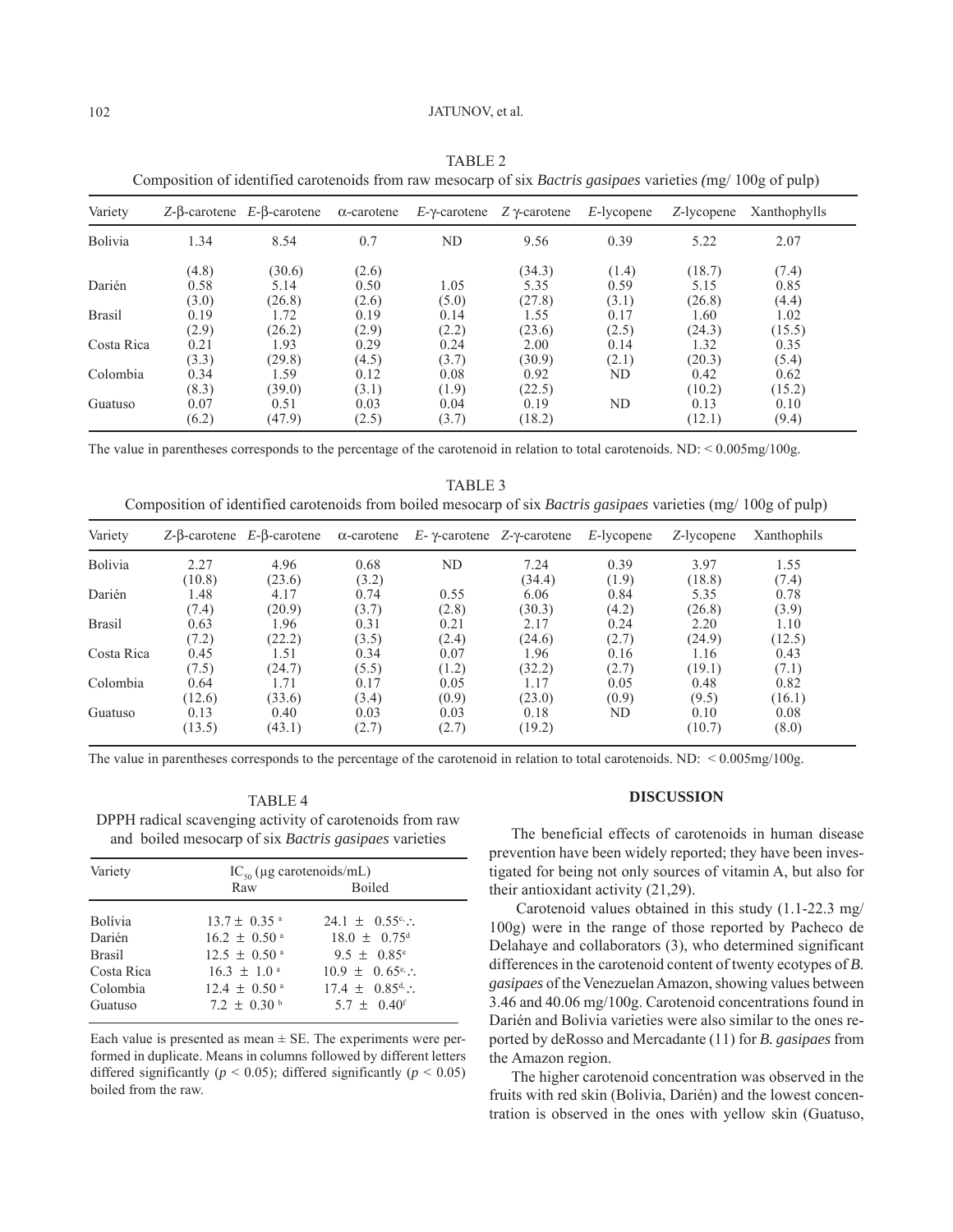Colombia), showing a correlation between the fruit color and the total carotenoid content. Several studies have previously correlated the color with the carotenoid content of different fruits and vegetables, thus, their color represents a rapid estimation of the amount of this pigment (3,30).

Isomerization of β-carotene from the *E* to *Z* form in all the varieties of *Bactris* after boiling is commonly observed after food processing. *Z-*isomer is commonly found in animal tissues and serum, probably derived from the ingestion of *Z*isomers of fresh and processed foods (31).

Interestingly, we found substantially higher levels of all carotenoids present in *B gasipaes* than the ones reported by Furtado and collaborators (32). This may be due to the particular population tested or to differences in growing and storage conditions. We used only fresh fruit, due to the fact that in frozen samples, some material could be degraded.

We found that those extracts that had lower carotenoid content, as Colombia and Guatuso, had a higher proportion of β-carotene (47.3 and 54.1%, respectively) while those with higher amounts of total carotenoids, as Bolivia and Darién, had similar proportions of *Z-*γ*-*carotene and β-carotene.

The composition of β*-*carotene (*Z-* and *E-*β-carotene) found in the Darién variety was similar to the one reported by deRosso and Mercadante (11). The same was observed with the varieties Brasil and Costa Rica which concentrations of β-, α- and γ-carotene in the boiled pulp were similar to the one reported for *B. gasipaes* from Brazil (29).

According to our results, the varieties of *Bactris gasipaes* with high carotenoid content have a higher β*-*carotene content than other fruits, such as papaya and mango, which are yellow pulp fruits frequently consumed by the population (29, 33, 34).

 Likewise, the Guatuso variety had similar β*-*carotene content as other fruits, like passion fruit  $(4.7 \mu g/g)$  and guava (5.0 μg/g) (29).

 In relation with the antioxidant activity, this study showed that Guatuso had the highest proportion of β*-*carotene and radical scavenger activity; it is possible that this carotenoid be responsible for the antioxidant activity. When the necessary β-carotene concentration to reach the  $IC_{50}$  for each variety was calculated, we found that similar quantities for all varieties  $(5.2 \pm 1.2 \,\mu\text{g/mL})$ , were required, which also suggests that β-carotene may be responsible for the detected radical scavenging activity.

However, also it is important to notice that equating the total carotenoid concentration of Guatuso with extracts like Bolivia, which has greater carotenoids content, means that it was necessary to concentrate much more the Guatuso extract, which could lead to also concentrate other lipidic antioxidants, such as tocopherol and tocotrienols that could be present in the pulp of the samples (35).

 When comparing the antioxidant activity among the raw and boiled extracts, there was a significant increase in antioxidant activity for the variety Costa Rica, with boiling, and a decrease in the varieties Bolivia and Colombia. Even though it has been shown that heating can induce isomerization of carotenoids, Bohm and collaborators (31), reported that the four β-carotene isomers: *all E*-, *9 Z*-, *13 Z-* and *15 Z-* showed comparable antioxidant activities after heating, therefore the change in antioxidant activity observed should not be based on changes in β*-*carotene profile. However, this point needs further investigation, because modifications in the profile of other carotenoids present in the extract could play a role in the antioxidant activity.

Higher bioavailability of certain compounds after the boiling of fruits and vegetables has been previously reported by Miglio and collaborators. Such study showed that water-cooking treatments preserve antioxidant compounds, especially carotenoids, and an increase in antioxidant activity is observed in vegetables such as carrots and broccoli, after cooking. They explained the effect based on the release of carotenoids from matrix by heat disruption of protein-carotenoid complexes. It has also been reported that the cooking of vegetables can increase some carotenoids and decrease others, in the way that was observed here, but total carotenoid content could be kept without variations. Yet, more studies are necessary to explain exactly which carotenoids are influencing the antioxidant activity (36).

Peach palm is a fruit with high added value due to the content and quality of its carotenoids. We suggest that this underutilized crop should be more commercialized and this results be use to select the best palms to prepare value added products like jellies, chips or flour for preparation of other different foods.

#### **ACKNOWLEDGEMENTS**

Financial support for this work was obtained from Vicerrectoría de Investigación, Universidad de Costa Rica (Project No. 422-A5-065), Producing Added-Value from Under-Utilized Crops project (PAVUC-FP6-INCO project- DEV-2, contract 015279), CONICIT (FV-028-03) and Deutsche Academische Austauschdienst (DAAD). Authors are grateful to A.L. Torres (Deptartamento de Bioquímica, Escuela de Medicina, UCR) for technical assistance.

## **REFERENCES**

- 1. Clement CR, Weber JC, van Leeuwen J, Astorga Domian C, Cole DM, Arévalo López, LA, et al. Why extensive research and development did not promote use of peach palm fruit in Latin America. Agroforestry Systems. 2004; 61: 195-206.
- 2. Fernández-Piedra M, Blanco-Metzler A, Mora-Urpí J. Contenido de ácidos grasos en cuatro poblaciones de pejibaye, *Bactris gasipaes* (Palmae). Rev Biol Trop. 1995; 43: 61-6.